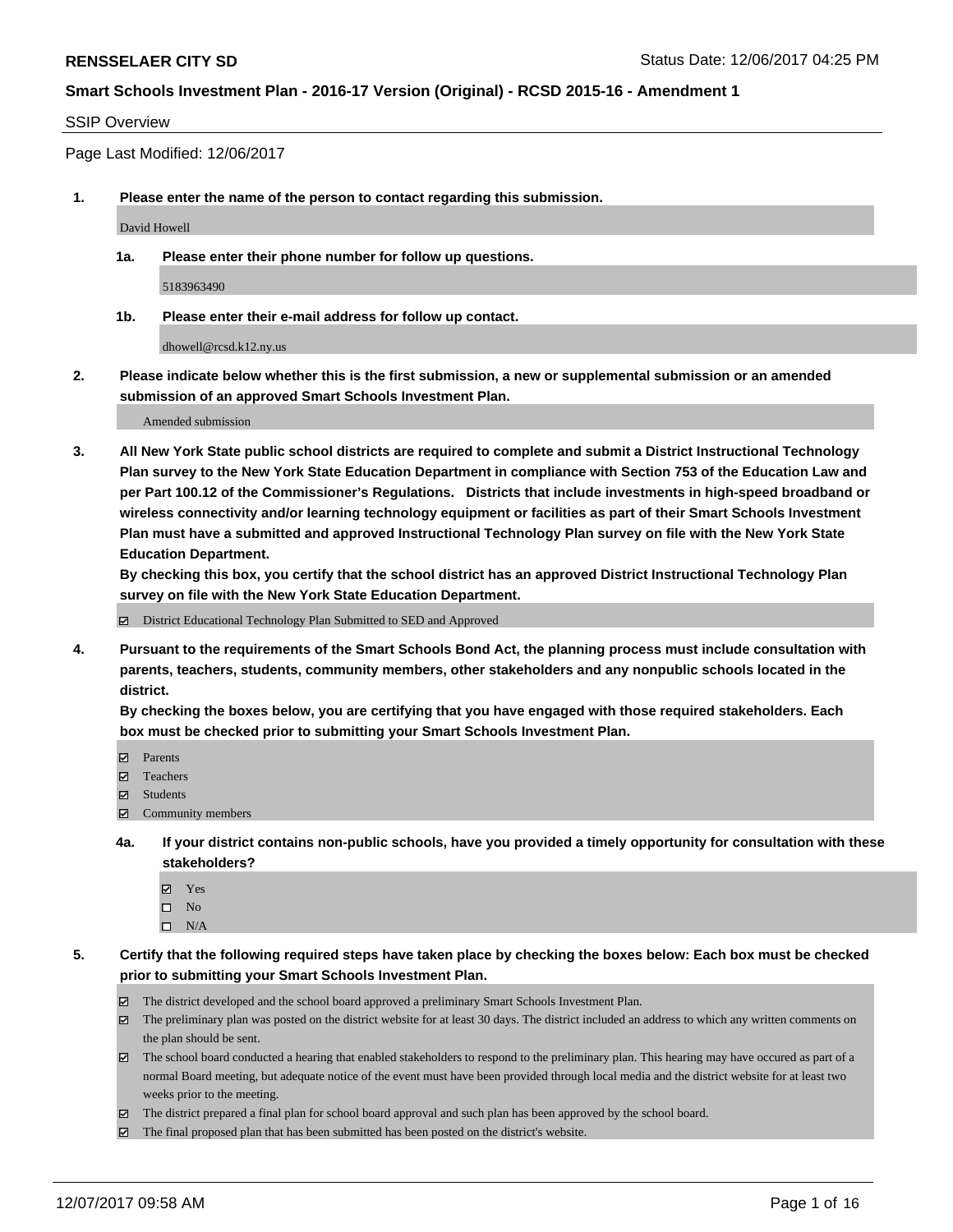#### SSIP Overview

Page Last Modified: 12/06/2017

**5a. Please upload the proposed Smart Schools Investment Plan (SSIP) that was posted on the district's website, along with any supporting materials. Note that this should be different than your recently submitted Educational Technology Survey. The Final SSIP, as approved by the School Board, should also be posted on the website and remain there during the course of the projects contained therein.**

Smart Schools Investment Plan - revised draft 6-2017 - RENSSELAER CITY SD.pdf

**5b. Enter the webpage address where the final Smart Schools Investment Plan is posted. The Plan should remain posted for the life of the included projects.**

http://www.rcsd.k12.ny.us/pages/RenssCSD/About\_Us/Forms\_\_\_Document\_Library/Board\_Policies/Smart\_Schools\_Investment\_Plan\_

**6. Please enter an estimate of the total number of students and staff that will benefit from this Smart Schools Investment Plan based on the cumulative projects submitted to date.**

1,300

**7. An LEA/School District may partner with one or more other LEA/School Districts to form a consortium to pool Smart Schools Bond Act funds for a project that meets all other Smart School Bond Act requirements. Each school district participating in the consortium will need to file an approved Smart Schools Investment Plan for the project and submit a signed Memorandum of Understanding that sets forth the details of the consortium including the roles of each respective district.**

 $\Box$  The district plans to participate in a consortium to partner with other school district(s) to implement a Smart Schools project.

**8. Please enter the name and 6-digit SED Code for each LEA/School District participating in the Consortium.**

| <b>Partner LEA/District</b> | <b>ISED BEDS Code</b> |
|-----------------------------|-----------------------|
| (No Response)               | (No Response)         |

**9. Please upload a signed Memorandum of Understanding with all of the participating Consortium partners.**

(No Response)

**10. Your district's Smart Schools Bond Act Allocation is:**

\$982,876

**11. Enter the budget sub-allocations by category that you are submitting for approval at this time. If you are not budgeting SSBA funds for a category, please enter 0 (zero.) If the value entered is \$0, you will not be required to complete that survey question.**

|                                              | Sub-<br>Allocations |
|----------------------------------------------|---------------------|
| <b>School Connectivity</b>                   | $\mathbf 0$         |
| <b>Connectivity Projects for Communities</b> | 0                   |
| Classroom Technology                         | $-38,464$           |
| Pre-Kindergarten Classrooms                  | 0                   |
| Replace Transportable Classrooms             | $\mathbf 0$         |
| <b>High-Tech Security Features</b>           | $\overline{0}$      |
| Totals:                                      | $-38,464$           |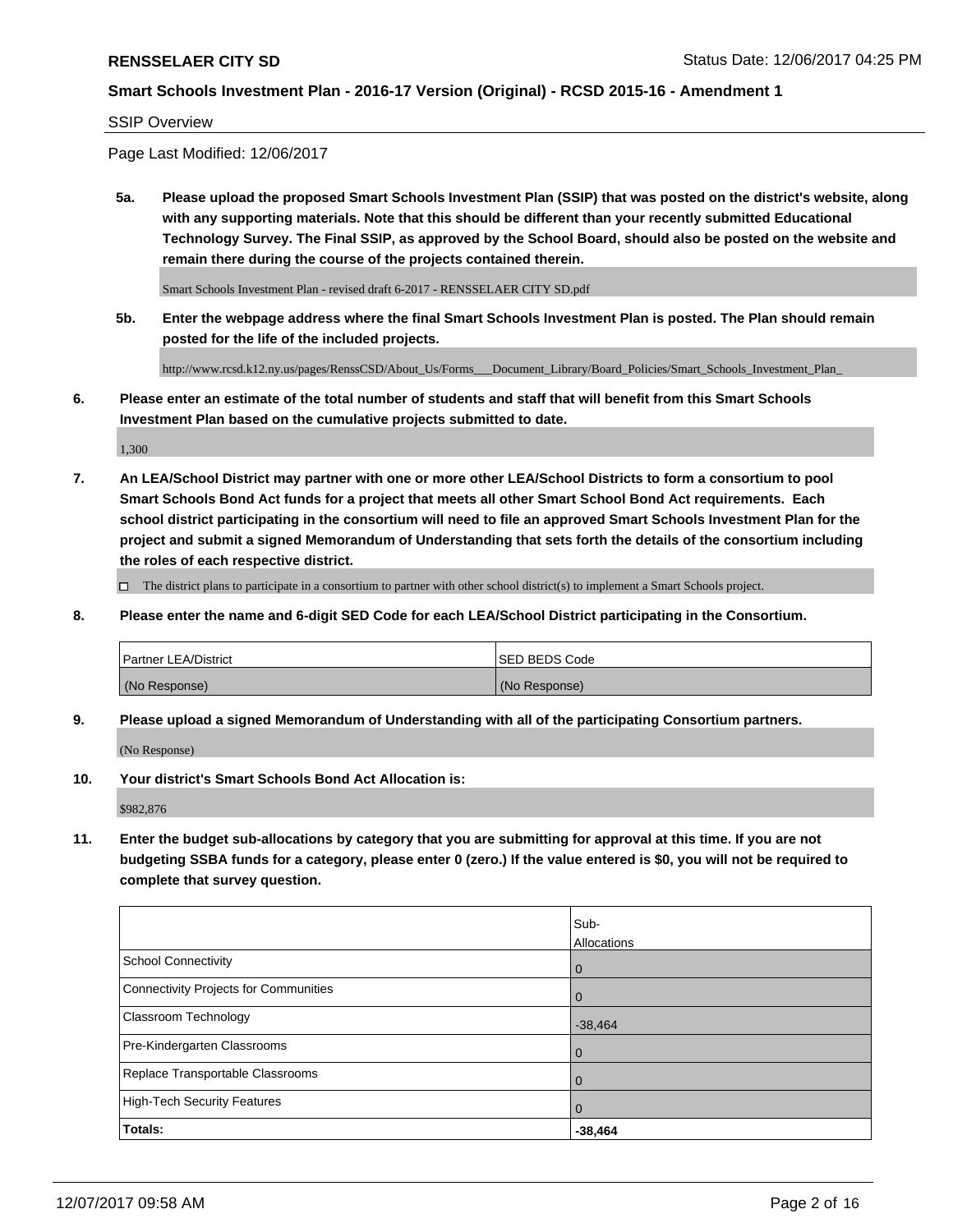#### School Connectivity

Page Last Modified: 12/06/2017

- **1. In order for students and faculty to receive the maximum benefit from the technology made available under the Smart Schools Bond Act, their school buildings must possess sufficient connectivity infrastructure to ensure that devices can be used during the school day. Smart Schools Investment Plans must demonstrate that:**
	- **sufficient infrastructure that meets the Federal Communications Commission's 100 Mbps per 1,000 students standard currently exists in the buildings where new devices will be deployed, or**
	- **is a planned use of a portion of Smart Schools Bond Act funds, or**
	- **is under development through another funding source.**

**Smart Schools Bond Act funds used for technology infrastructure or classroom technology investments must increase the number of school buildings that meet or exceed the minimum speed standard of 100 Mbps per 1,000 students and staff within 12 months. This standard may be met on either a contracted 24/7 firm service or a "burstable" capability. If the standard is met under the burstable criteria, it must be:**

**1. Specifically codified in a service contract with a provider, and**

**2. Guaranteed to be available to all students and devices as needed, particularly during periods of high demand, such as computer-based testing (CBT) periods.**

**Please describe how your district already meets or is planning to meet this standard within 12 months of plan submission.**

(No Response)

**1a. If a district believes that it will be impossible to meet this standard within 12 months, it may apply for a waiver of this requirement, as described on the Smart Schools website. The waiver must be filed and approved by SED prior to submitting this survey.**

**2. Connectivity Speed Calculator (Required)**

|                         | Number of<br><b>Students</b> | Multiply by<br>100 Kbps | Divide by 1000   Current Speed<br>to Convert to<br>Required<br>Speed in Mb | lin Mb           | Expected<br>Speed to be<br>Attained Within   Required<br>12 Months | <b>Expected Date</b><br>When<br>Speed Will be<br>Met |
|-------------------------|------------------------------|-------------------------|----------------------------------------------------------------------------|------------------|--------------------------------------------------------------------|------------------------------------------------------|
| <b>Calculated Speed</b> | (No<br>Response)             | (No Response)           | (No<br>Response)                                                           | (No<br>Response) | (No<br>Response)                                                   | (No<br>Response)                                     |

**3. Describe how you intend to use Smart Schools Bond Act funds for high-speed broadband and/or wireless connectivity projects in school buildings.**

(No Response)

**4. Describe the linkage between the district's District Instructional Technology Plan and the proposed projects. (There should be a link between your response to this question and your response to Question 1 in Part E. Curriculum and Instruction "What are the district's plans to use digital connectivity and technology to improve teaching and learning?)**

(No Response)

 $\Box$  By checking this box, you are certifying that the school district has an approved waiver of this requirement on file with the New York State Education Department.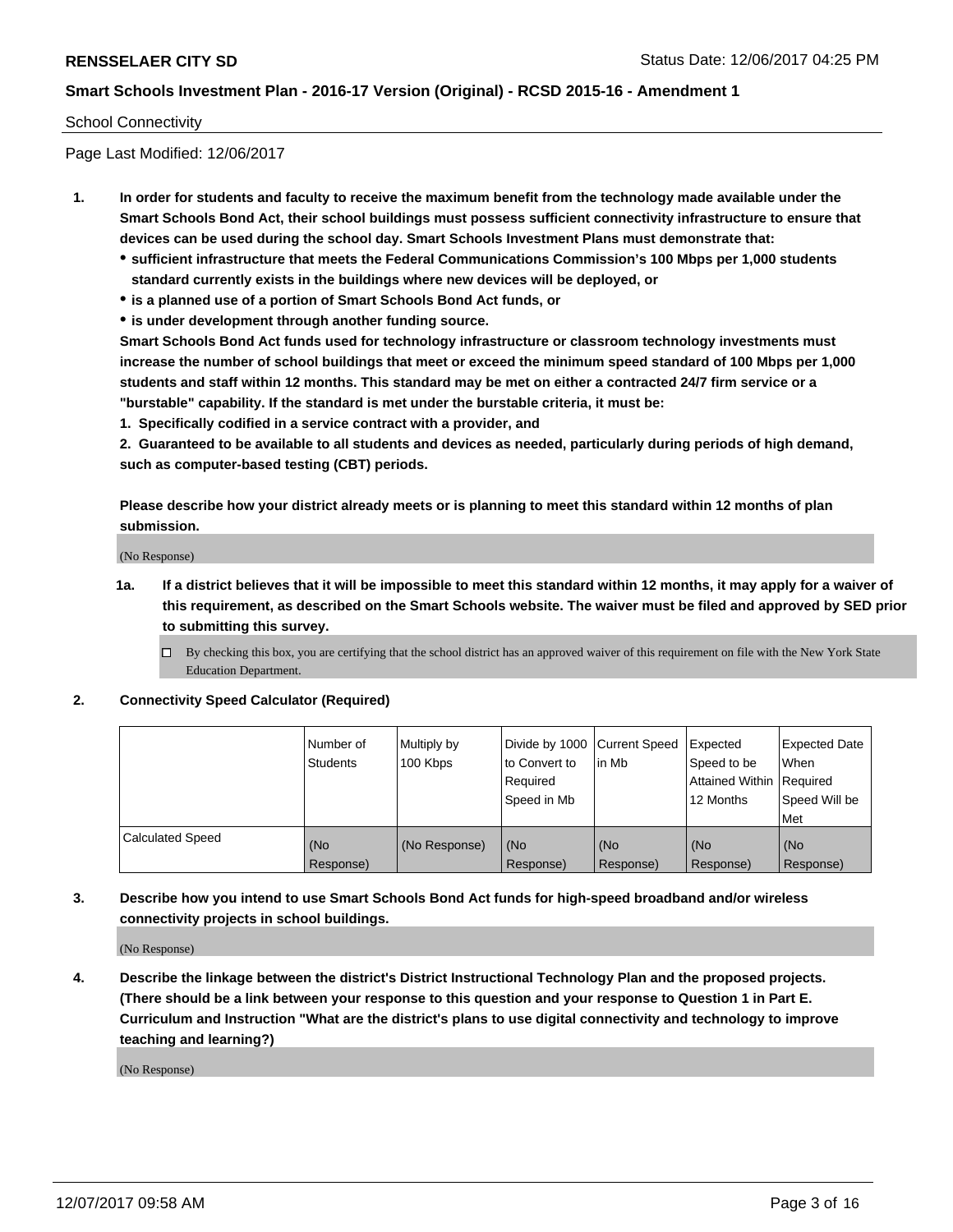#### School Connectivity

Page Last Modified: 12/06/2017

**5. If the district wishes to have students and staff access the Internet from wireless devices within the school building, or in close proximity to it, it must first ensure that it has a robust Wi-Fi network in place that has sufficient bandwidth to meet user demand.**

**Please describe how you have quantified this demand and how you plan to meet this demand.**

(No Response)

**6. As indicated on Page 5 of the guidance, the Office of Facilities Planning will have to conduct a preliminary review of all capital projects, including connectivity projects.**

**Please indicate on a separate row each project number given to you by the Office of Facilities Planning.**

| Project Number |  |
|----------------|--|
|                |  |
| (No Response)  |  |

**7. Certain high-tech security and connectivity infrastructure projects may be eligible for an expedited review process as determined by the Office of Facilities Planning.**

**Was your project deemed eligible for streamlined review?**

(No Response)

**8. Include the name and license number of the architect or engineer of record.**

| Name          | License Number |
|---------------|----------------|
| (No Response) | (No Response)  |

**9. If you are submitting an allocation for School Connectivity complete this table.**

**Note that the calculated Total at the bottom of the table must equal the Total allocation for this category that you entered in the SSIP Overview overall budget.** 

|                                            | Sub-          |
|--------------------------------------------|---------------|
|                                            | Allocation    |
| Network/Access Costs                       | (No Response) |
| <b>Outside Plant Costs</b>                 | (No Response) |
| School Internal Connections and Components | (No Response) |
| <b>Professional Services</b>               | (No Response) |
| Testing                                    | (No Response) |
| <b>Other Upfront Costs</b>                 | (No Response) |
| <b>Other Costs</b>                         | (No Response) |
| Totals:                                    | 0             |

**10. Please detail the type, quantity, per unit cost and total cost of the eligible items under each sub-category. This is especially important for any expenditures listed under the "Other" category. All expenditures must be eligible for tax-exempt financing to be reimbursed through the SSBA. Sufficient detail must be provided so that we can verify this is the case. If you have any questions, please contact us directly through smartschools@nysed.gov. NOTE: Wireless Access Points should be included in this category, not under Classroom Educational Technology,**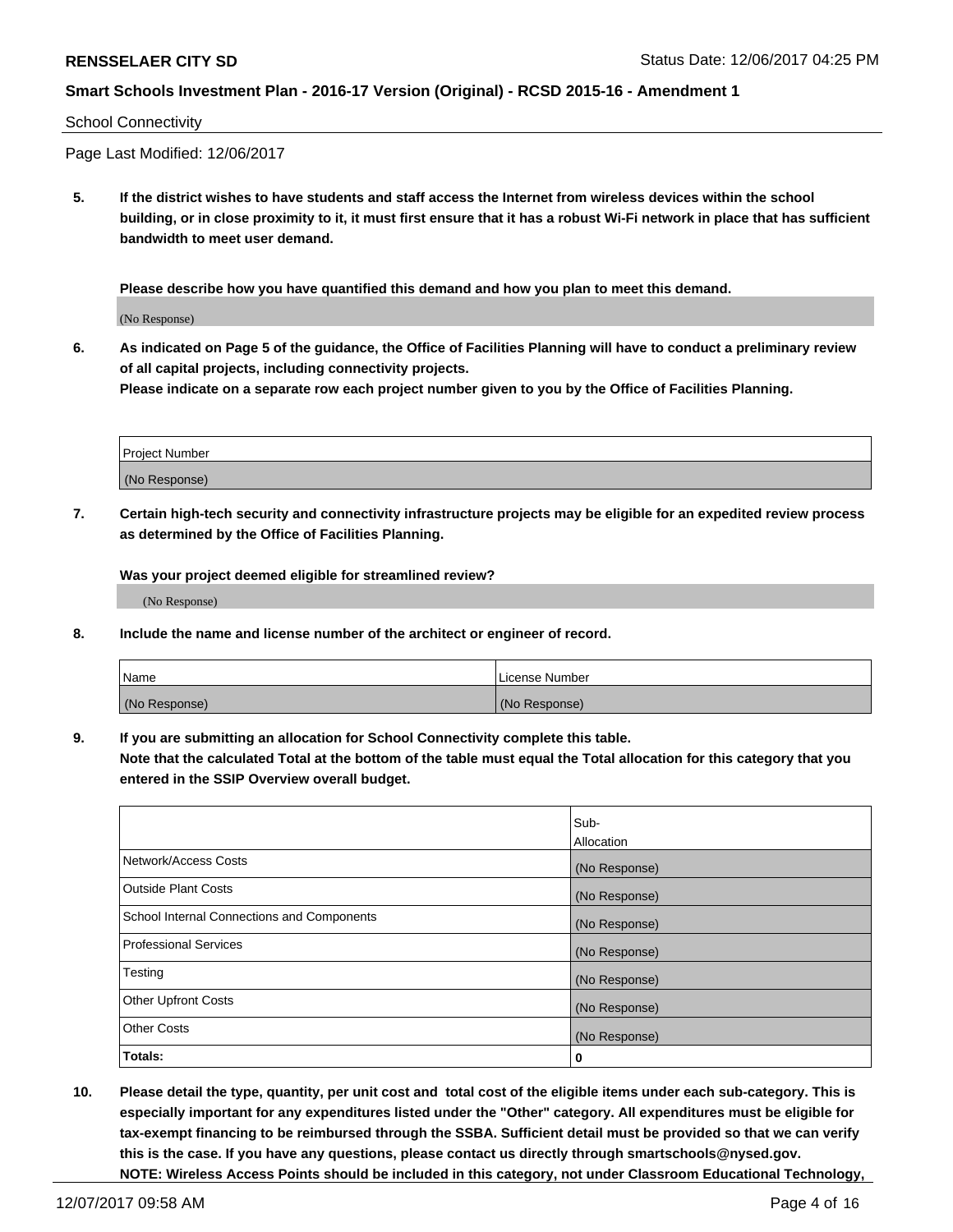School Connectivity

Page Last Modified: 12/06/2017

# **except those that will be loaned/purchased for nonpublic schools. Add rows under each sub-category for additional items, as needed.**

| Select the allowable expenditure | Item to be purchased | Quantity      | Cost per Item | <b>Total Cost</b> |
|----------------------------------|----------------------|---------------|---------------|-------------------|
| type.                            |                      |               |               |                   |
| Repeat to add another item under |                      |               |               |                   |
| each type.                       |                      |               |               |                   |
| (No Response)                    | (No Response)        | (No Response) | (No Response) | (No Response)     |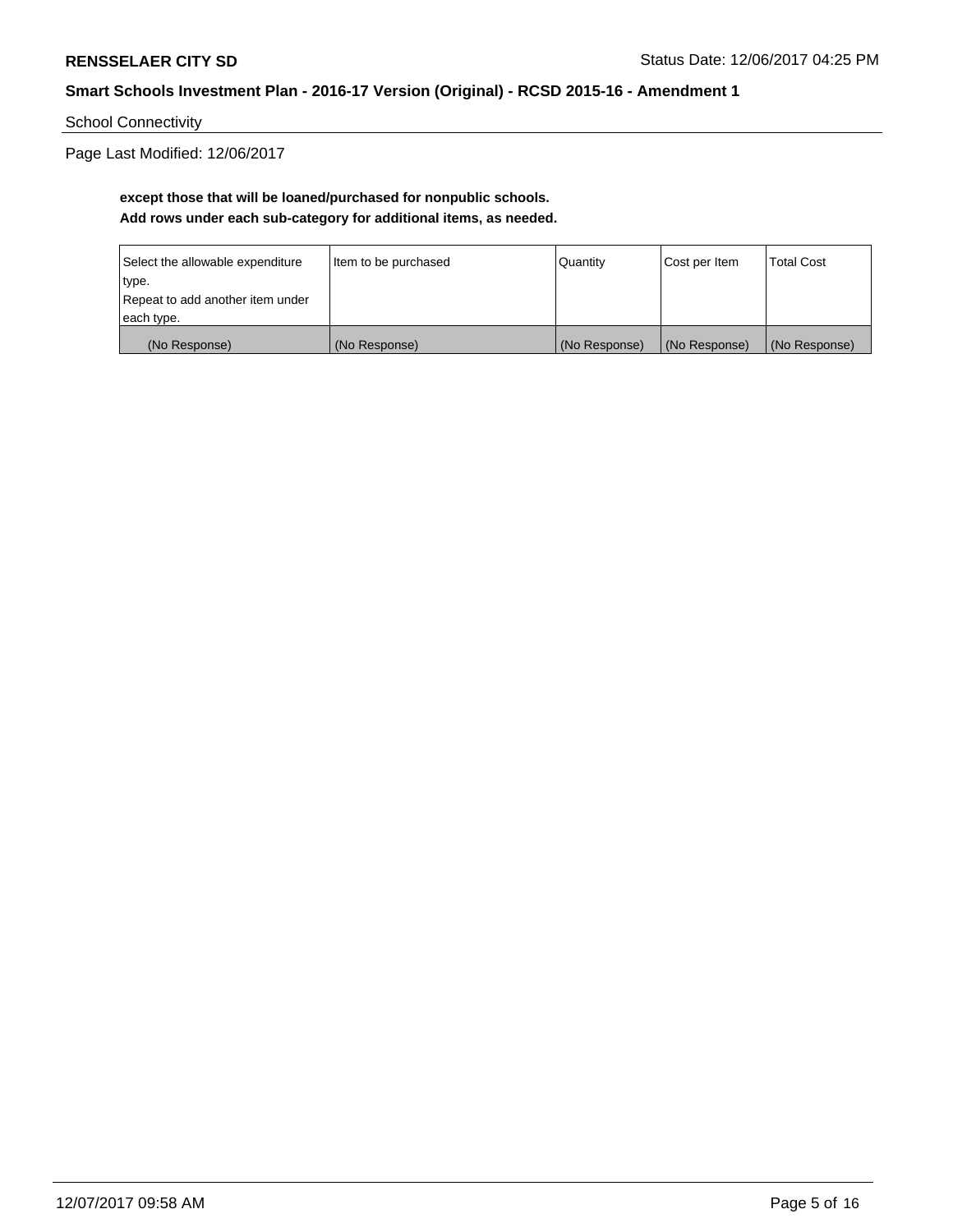Community Connectivity (Broadband and Wireless)

Page Last Modified: 12/06/2017

**1. Describe how you intend to use Smart Schools Bond Act funds for high-speed broadband and/or wireless connectivity projects in the community.**

(No Response)

**2. Please describe how the proposed project(s) will promote student achievement and increase student and/or staff access to the Internet in a manner that enhances student learning and/or instruction outside of the school day and/or school building.**

(No Response)

- **3. Community connectivity projects must comply with all the necessary local building codes and regulations (building and related permits are not required prior to plan submission).**
	- $\Box$  I certify that we will comply with all the necessary local building codes and regulations.
- **4. Please describe the physical location of the proposed investment.**

(No Response)

**5. Please provide the initial list of partners participating in the Community Connectivity Broadband Project, along with their Federal Tax Identification (Employer Identification) number.**

| <b>Project Partners</b> | l Federal ID # |
|-------------------------|----------------|
| (No Response)           | (No Response)  |

**6. If you are submitting an allocation for Community Connectivity, complete this table. Note that the calculated Total at the bottom of the table must equal the Total allocation for this category that you entered in the SSIP Overview overall budget.**

|                                    | Sub-Allocation |
|------------------------------------|----------------|
| Network/Access Costs               | (No Response)  |
| <b>Outside Plant Costs</b>         | (No Response)  |
| <b>Tower Costs</b>                 | (No Response)  |
| <b>Customer Premises Equipment</b> | (No Response)  |
| <b>Professional Services</b>       | (No Response)  |
| Testing                            | (No Response)  |
| <b>Other Upfront Costs</b>         | (No Response)  |
| <b>Other Costs</b>                 | (No Response)  |
| Totals:                            | 0              |

**7. Please detail the type, quantity, per unit cost and total cost of the eligible items under each sub-category. This is especially important for any expenditures listed under the "Other" category. All expenditures must be capital-bond eligible to be reimbursed through the SSBA. If you have any questions, please contact us directly through smartschools@nysed.gov.**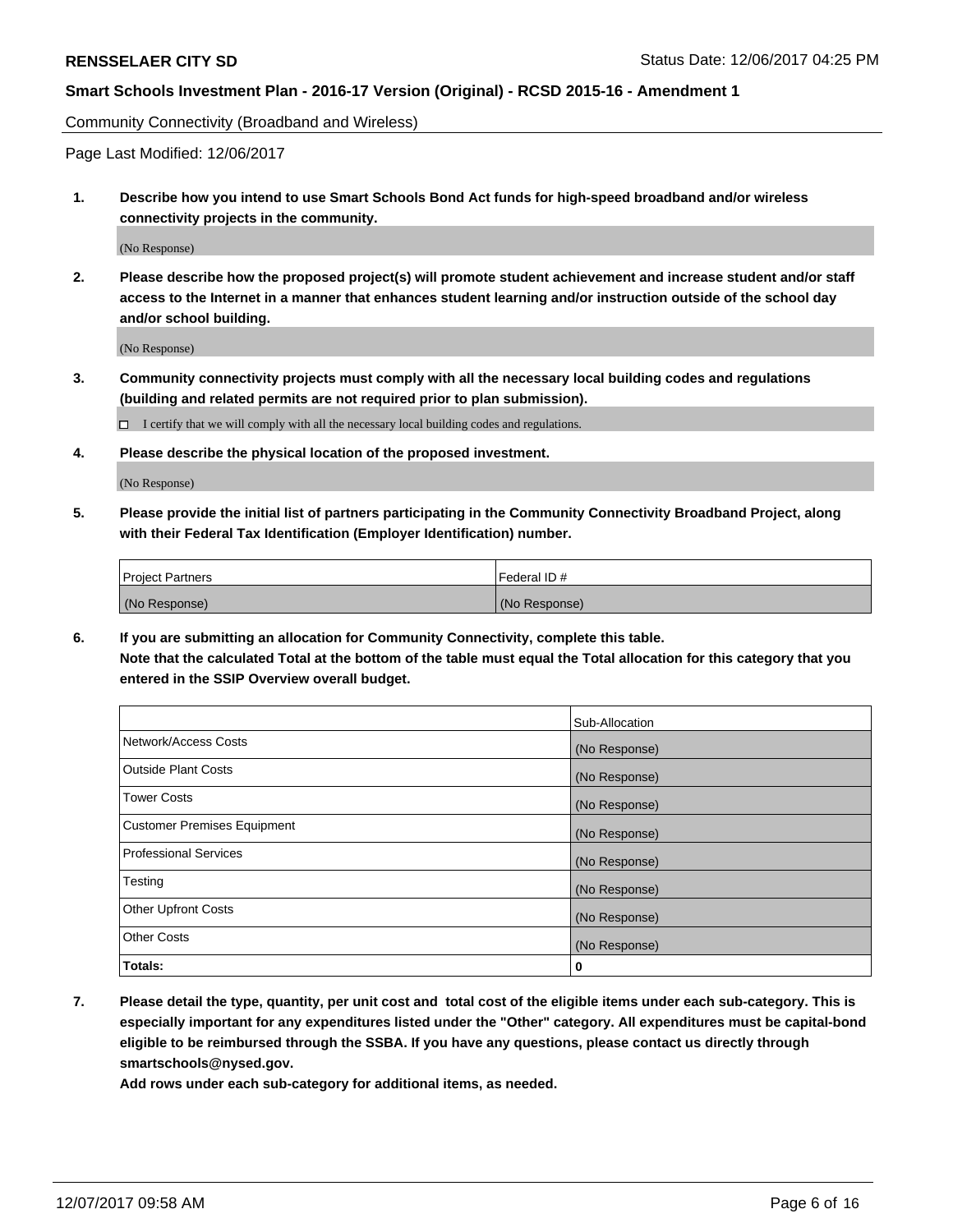Community Connectivity (Broadband and Wireless)

Page Last Modified: 12/06/2017

| Select the allowable expenditure<br>type.<br>Repeat to add another item under<br>each type. | Item to be purchased | Quantity      | Cost per Item | <b>Total Cost</b> |
|---------------------------------------------------------------------------------------------|----------------------|---------------|---------------|-------------------|
| (No Response)                                                                               | (No Response)        | (No Response) | (No Response) | (No Response)     |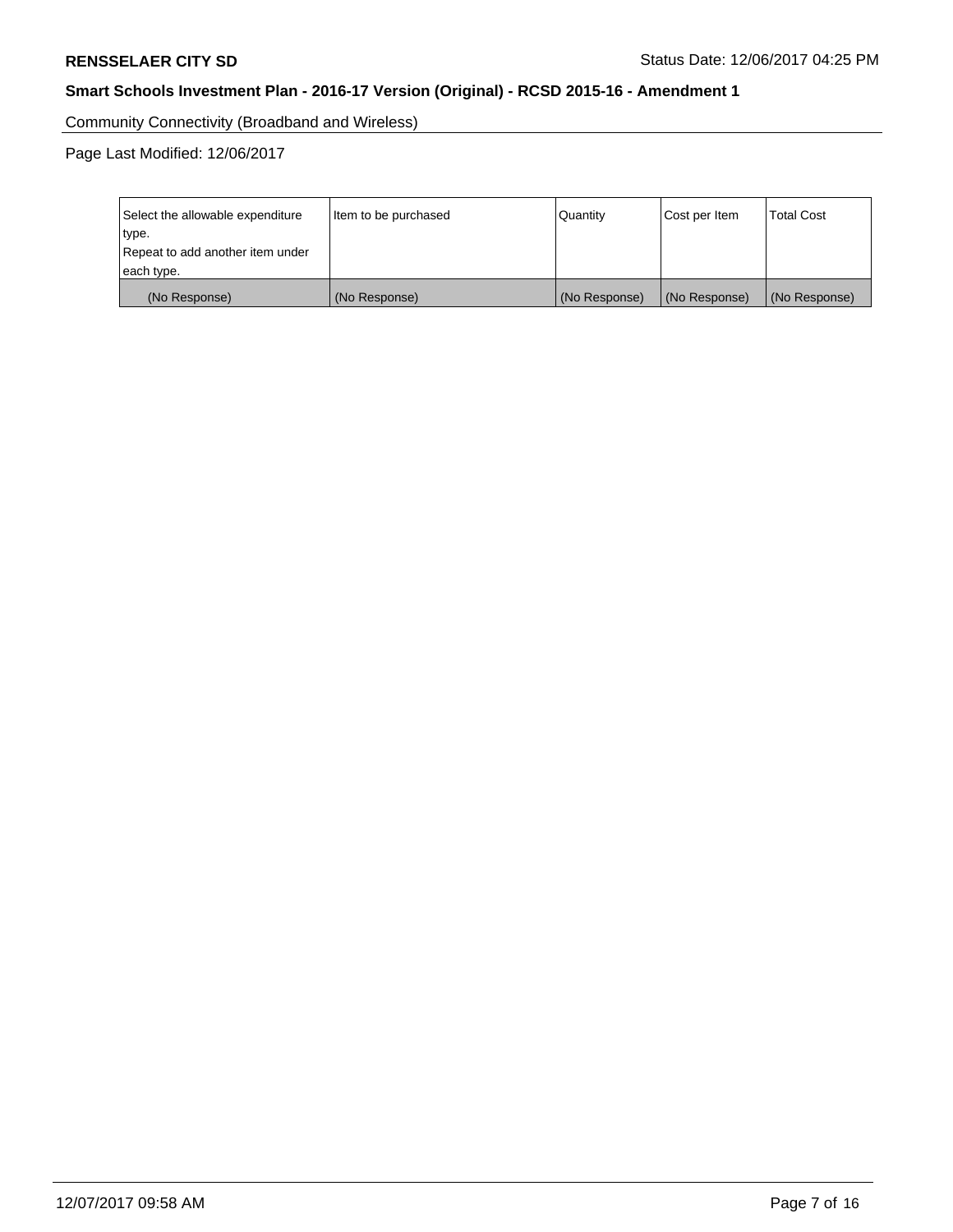### Classroom Learning Technology

Page Last Modified: 12/06/2017

**1. In order for students and faculty to receive the maximum benefit from the technology made available under the Smart Schools Bond Act, their school buildings must possess sufficient connectivity infrastructure to ensure that devices can be used during the school day. Smart Schools Investment Plans must demonstrate that sufficient infrastructure that meets the Federal Communications Commission's 100 Mbps per 1,000 students standard currently exists in the buildings where new devices will be deployed, or is a planned use of a portion of Smart Schools Bond Act funds, or is under development through another funding source.**

**Smart Schools Bond Act funds used for technology infrastructure or classroom technology investments must increase the number of school buildings that meet or exceed the minimum speed standard of 100 Mbps per 1,000 students and staff within 12 months. This standard may be met on either a contracted 24/7 firm service or a "burstable" capability. If the standard is met under the burstable criteria, it must be:**

**1. Specifically codified in a service contract with a provider, and**

**2. Guaranteed to be available to all students and devices as needed, particularly during periods of high demand, such as computer-based testing (CBT) periods.**

**Please describe how your district already meets or is planning to meet this standard within 12 months of plan submission.**

(No Response)

- **1a. If a district believes that it will be impossible to meet this standard within 12 months, it may apply for a waiver of this requirement, as described on the Smart Schools website. The waiver must be filed and approved by SED prior to submitting this survey.**
	- $\Box$  By checking this box, you are certifying that the school district has an approved waiver of this requirement on file with the New York State Education Department.
- **2. Connectivity Speed Calculator (Required)**

|                         | Number of<br><b>Students</b> | Multiply by<br>100 Kbps | Divide by 1000 Current Speed<br>to Convert to<br>Reauired<br>Speed in Mb | l in Mb          | Expected<br>Speed to be<br>Attained Within   Required<br>12 Months | Expected Date<br>When<br>Speed Will be<br>Met |
|-------------------------|------------------------------|-------------------------|--------------------------------------------------------------------------|------------------|--------------------------------------------------------------------|-----------------------------------------------|
| <b>Calculated Speed</b> | (No<br>Response)             | (No Response)           | (No<br>Response)                                                         | (No<br>Response) | (No<br>Response)                                                   | (No<br>Response)                              |

**3. If the district wishes to have students and staff access the Internet from wireless devices within the school building, or in close proximity to it, it must first ensure that it has a robust Wi-Fi network in place that has sufficient bandwidth to meet user demand.**

**Please describe how you have quantified this demand and how you plan to meet this demand.**

(No Response)

**4. All New York State public school districts are required to complete and submit an Instructional Technology Plan survey to the New York State Education Department in compliance with Section 753 of the Education Law and per Part 100.12 of the Commissioner's Regulations.**

**Districts that include educational technology purchases as part of their Smart Schools Investment Plan must have a submitted and approved Instructional Technology Plan survey on file with the New York State Education Department.**

By checking this box, you are certifying that the school district has an approved Instructional Technology Plan survey on file with the New York State Education Department.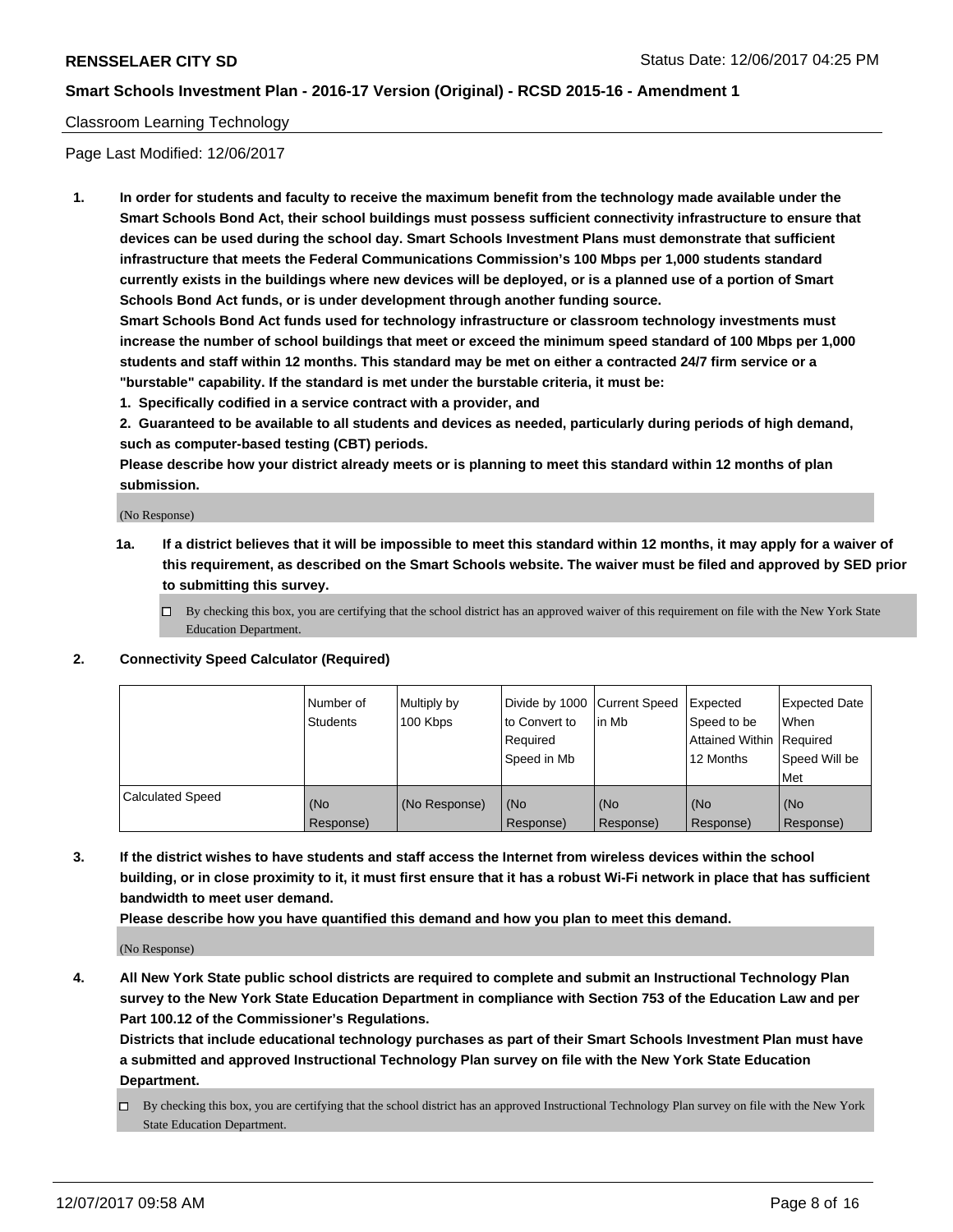#### Classroom Learning Technology

Page Last Modified: 12/06/2017

**5. Describe the devices you intend to purchase and their compatibility with existing or planned platforms or systems. Specifically address the adequacy of each facility's electrical, HVAC and other infrastructure necessary to install and support the operation of the planned technology.**

As part of this amendment, the District intends to purchase 14 additional Chromebooks, one additional Lock n Charge iPad charging cabinet, 40 additional sets of headphones and 14 additional Chrome Management licenses. We will be changing the Model of Interactive Displays from InFocus JTouch INF6502WBAG to InFocus JTouch INF7002WBAG and adding Wall Mounting hardware and cables for these displays. We will be changing the model of the Chromebook Charging towers from PowerGistics Tower 8 Plus to PowerGistics Tower 16 Plus. We are adding one additional Lock n Charge IQ 10 iPad Charging Station. The District will be removing all Ceiling and Wall Mounted Projectors, as alternate funding for these items was utilized.

- **6. Describe how the proposed technology purchases will:**
	- **> enhance differentiated instruction;**
	- **> expand student learning inside and outside the classroom;**
	- **> benefit students with disabilities and English language learners; and**
	- **> contribute to the reduction of other learning gaps that have been identified within the district.**

**The expectation is that districts will place a priority on addressing the needs of students who struggle to succeed in a rigorous curriculum. Responses in this section should specifically address this concern and align with the district's Instructional Technology Plan (in particular Question 2 of E. Curriculum and Instruction: "Does the district's instructional technology plan address the needs of students with disabilities to ensure equitable access to instruction, materials and assessments?" and Question 3 of the same section: "Does the district's instructional technology plan address the provision of assistive technology specifically for students with disabilities to ensure access to and participation in the general curriculum?"**

(No Response)

**7. Where appropriate, describe how the proposed technology purchases will enhance ongoing communication with parents and other stakeholders and help the district facilitate technology-based regional partnerships, including distance learning and other efforts.**

(No Response)

**8. Describe the district's plan to provide professional development to ensure that administrators, teachers and staff can employ the technology purchased to enhance instruction successfully.**

**Note: This response should be aligned and expanded upon in accordance with your district's response to Question 1 of F. Professional Development of your Instructional Technology Plan: "Please provide a summary of professional development offered to teachers and staff, for the time period covered by this plan, to support technology to enhance teaching and learning. Please include topics, audience and method of delivery within your summary."**

(No Response)

**9. Districts must contact the SUNY/CUNY teacher preparation program that supplies the largest number of the district's new teachers to request advice on innovative uses and best practices at the intersection of pedagogy and educational technology.**

By checking this box, you certify that you have contacted the SUNY/CUNY teacher preparation program that supplies the largest number of your new teachers to request advice on these issues.

**9a. Please enter the name of the SUNY or CUNY Institution that you contacted.**

(No Response)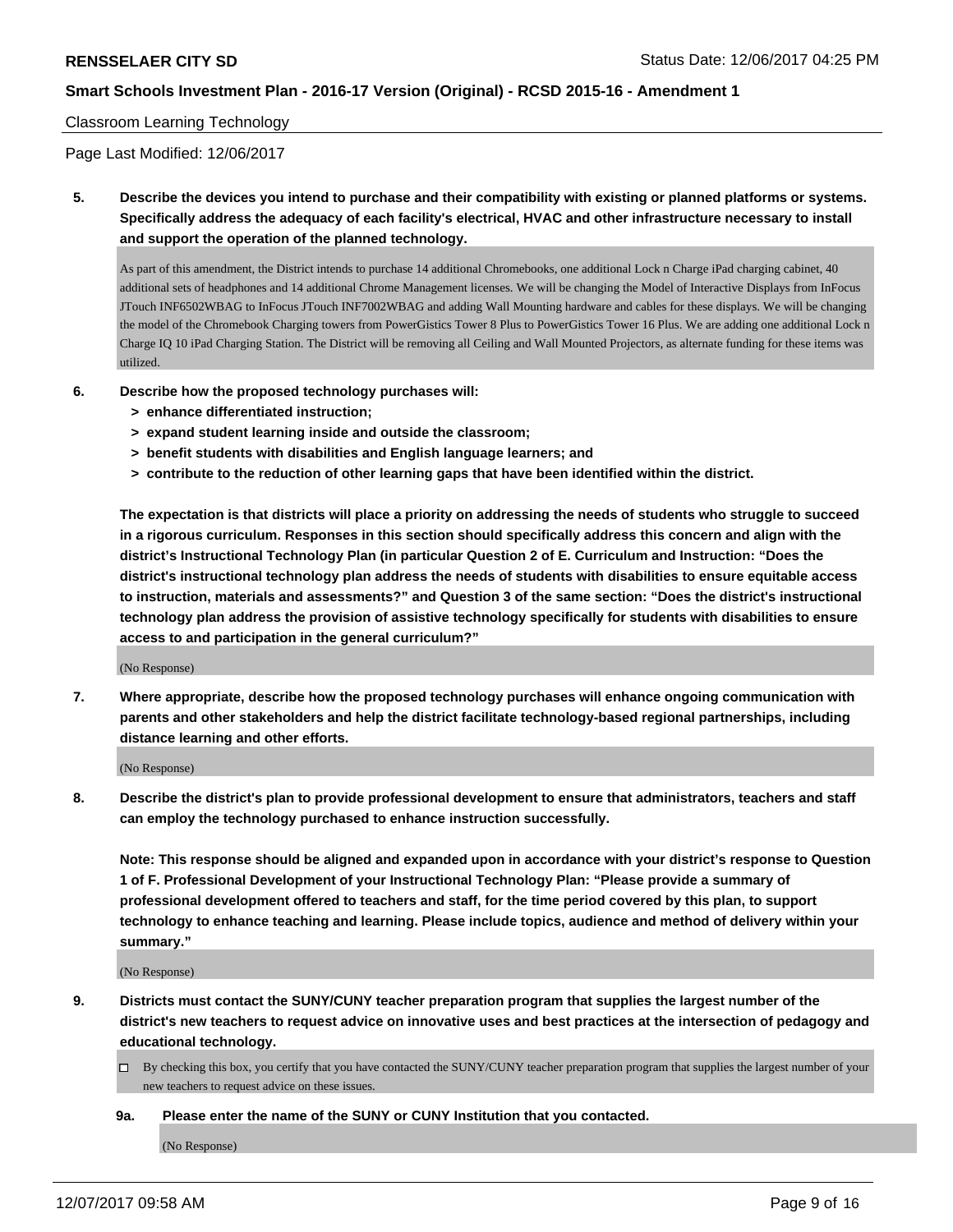Classroom Learning Technology

Page Last Modified: 12/06/2017

**9b. Enter the primary Institution phone number.**

(No Response)

**9c. Enter the name of the contact person with whom you consulted and/or will be collaborating with on innovative uses of technology and best practices.**

(No Response)

**10. A district whose Smart Schools Investment Plan proposes the purchase of technology devices and other hardware must account for nonpublic schools in the district.**

**Are there nonpublic schools within your school district?**

| ٠ |
|---|
|   |

 $\square$  No

**11. Nonpublic Classroom Technology Loan Calculator**

**The Smart Schools Bond Act provides that any Classroom Learning Technology purchases made using Smart Schools funds shall be lent, upon request, to nonpublic schools in the district. However, no school district shall be required to loan technology in amounts greater than the total obtained and spent on technology pursuant to the Smart Schools Bond Act and the value of such loan may not exceed the total of \$250 multiplied by the nonpublic school enrollment in the base year at the time of enactment.**

**See:**

**http://www.p12.nysed.gov/mgtserv/smart\_schools/docs/Smart\_Schools\_Bond\_Act\_Guidance\_04.27.15\_Final.pdf.**

|                                       | 1. Classroom<br>Technology<br>Sub-allocation | 12. Public<br>l Enrollment<br>$(2014-15)$ | l 3. Nonpublic<br>l Enrollment<br>(2014-15) | l 4. Sum of<br>Public and<br>l Nonpublic<br>Enrollment | 15. Total Per<br>Pupil Sub-<br>I allocation | 6. Total<br>Nonpublic Loan  <br>Amount                                                        |
|---------------------------------------|----------------------------------------------|-------------------------------------------|---------------------------------------------|--------------------------------------------------------|---------------------------------------------|-----------------------------------------------------------------------------------------------|
| Calculated Nonpublic Loan<br>l Amount |                                              |                                           |                                             |                                                        |                                             | (No Response)   (No Response)   (No Response)   (No Response)   (No Response)   (No Response) |

**12. To ensure the sustainability of technology purchases made with Smart Schools funds, districts must demonstrate a long-term plan to maintain and replace technology purchases supported by Smart Schools Bond Act funds. This sustainability plan shall demonstrate a district's capacity to support recurring costs of use that are ineligible for Smart Schools Bond Act funding such as device maintenance, technical support, Internet and wireless fees, maintenance of hotspots, staff professional development, building maintenance and the replacement of incidental items. Further, such a sustainability plan shall include a long-term plan for the replacement of purchased devices and equipment at the end of their useful life with other funding sources.**

 $\Box$  By checking this box, you certify that the district has a sustainability plan as described above.

**13. Districts must ensure that devices purchased with Smart Schools Bond funds will be distributed, prepared for use, maintained and supported appropriately. Districts must maintain detailed device inventories in accordance with generally accepted accounting principles.**

 $\Box$  By checking this box, you certify that the district has a distribution and inventory management plan and system in place.

**14. If you are submitting an allocation for Classroom Learning Technology complete this table.**

**Note that the calculated Total at the bottom of the table must equal the Total allocation for this category that you entered in the SSIP Overview overall budget.**

|                         | Sub-Allocation |
|-------------------------|----------------|
| Interactive Whiteboards | 3,019          |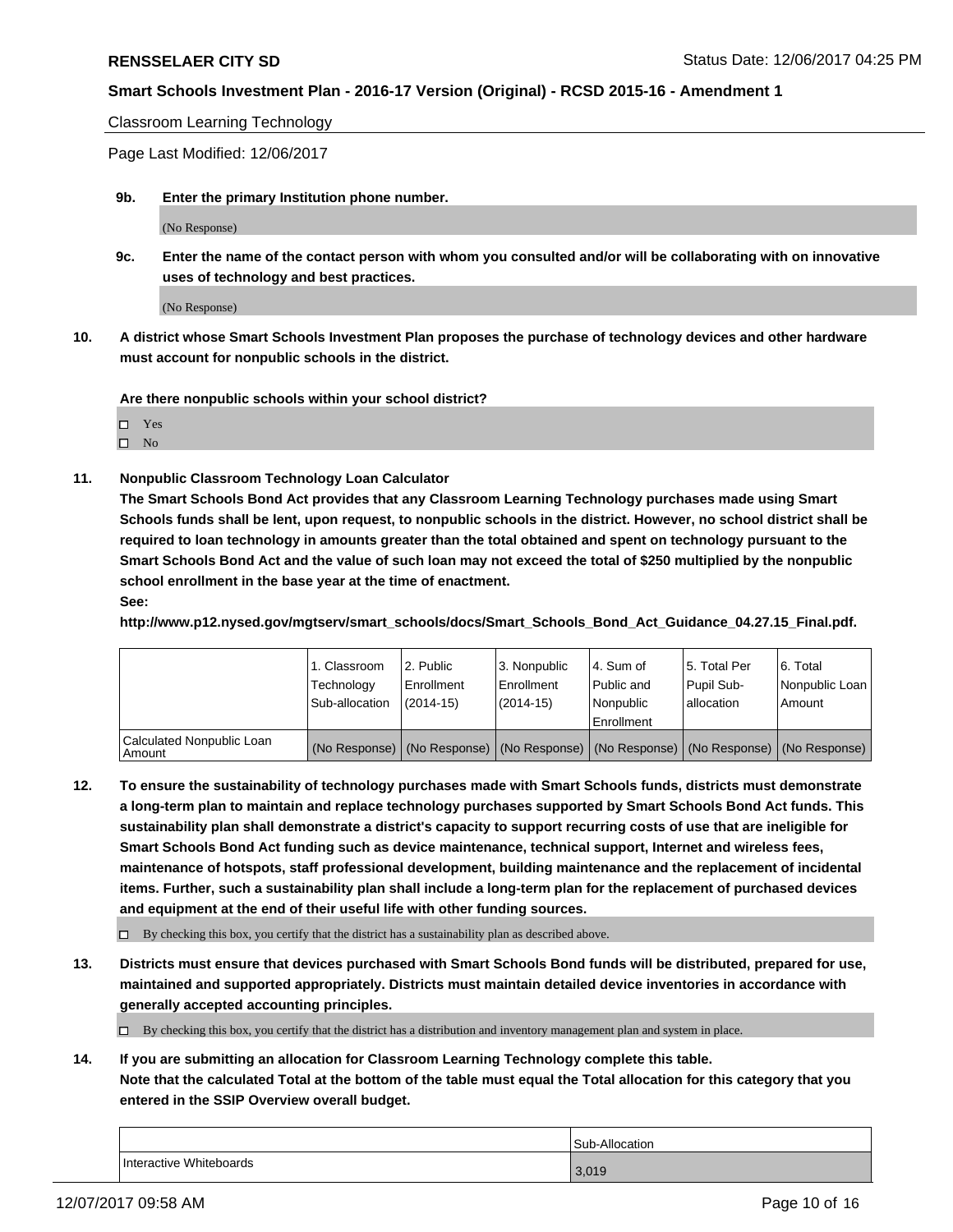### Classroom Learning Technology

Page Last Modified: 12/06/2017

|                          | Sub-Allocation |
|--------------------------|----------------|
| <b>Computer Servers</b>  | (No Response)  |
| <b>Desktop Computers</b> | (No Response)  |
| <b>Laptop Computers</b>  | 1,451          |
| <b>Tablet Computers</b>  | (No Response)  |
| <b>Other Costs</b>       | $-42,934$      |
| Totals:                  | $-38,464$      |

**15. Please detail the type, quantity, per unit cost and total cost of the eligible items under each sub-category. This is especially important for any expenditures listed under the "Other" category. All expenditures must be capital-bond eligible to be reimbursed through the SSBA. If you have any questions, please contact us directly through smartschools@nysed.gov.**

**Please specify in the "Item to be Purchased" field which specific expenditures and items are planned to meet the district's nonpublic loan requirement, if applicable.**

**NOTE: Wireless Access Points that will be loaned/purchased for nonpublic schools should ONLY be included in this category, not under School Connectivity, where public school districts would list them. Add rows under each sub-category for additional items, as needed.**

| Select the allowable expenditure<br>type.<br>Repeat to add another item under<br>each type. | Item to be Purchased                                     | Quantity       | Cost per Item | <b>Total Cost</b> |
|---------------------------------------------------------------------------------------------|----------------------------------------------------------|----------------|---------------|-------------------|
| <b>Other Costs</b>                                                                          | Hitachi CP-AX2505 (Ultra Short Throw<br>Projector)       | $-6$           | 1.215         | $-7,290$          |
| <b>Other Costs</b>                                                                          | Hitachi CP-X3041WN (Ceiling<br>Mounted Projector)        | $-5$           | 829           | $-41,450$         |
| <b>Other Costs</b>                                                                          | Lock n Charge IQ 10 Charging Station                     | $\mathbf{1}$   | 600           | 600               |
| <b>Other Costs</b>                                                                          | Kensington BlackBelt 2nd<br>DegreeRugged iPad Air 2 Case | $-30$          | 44            | $-1,320$          |
| <b>Other Costs</b>                                                                          | Kensington BlackBelt for iPad 9.7-inch                   | 30             | 52            | 1,558             |
| <b>Other Costs</b>                                                                          | Kensington BlackBelt 2nd<br>DegreeRugged iPad Mini Case  | $-70$          | 45            | $-3,150$          |
| <b>Other Costs</b>                                                                          | Gumdrop Drop Tech back cover for<br>tablet               | 70             | 46            | 3,247             |
| <b>Laptop Computers</b>                                                                     | Lenovo N22 Chromebook                                    | $-60$          | 201           | $-12,060$         |
| <b>Laptop Computers</b>                                                                     | HP Chromebook 11                                         | 60             | 200           | 12,000            |
| <b>Laptop Computers</b>                                                                     | HP Chromebook 14                                         | $-95$          | 280           | $-26,600$         |
| <b>Laptop Computers</b>                                                                     | Lenovo N42 Chromebook                                    | 110            | 256           | 28,160            |
| <b>Other Costs</b>                                                                          | PowerGistics Locking 8 Space<br>Charging Tower for 14    | $-2$           | 649           | $-1,298$          |
| <b>Other Costs</b>                                                                          | <b>PowerGistics TOWER 16PLUS</b>                         | $\overline{2}$ | 1,303         | 2,606             |
| <b>Other Costs</b>                                                                          | Koss ED1TC Headphone                                     | 40             | 8             | 320               |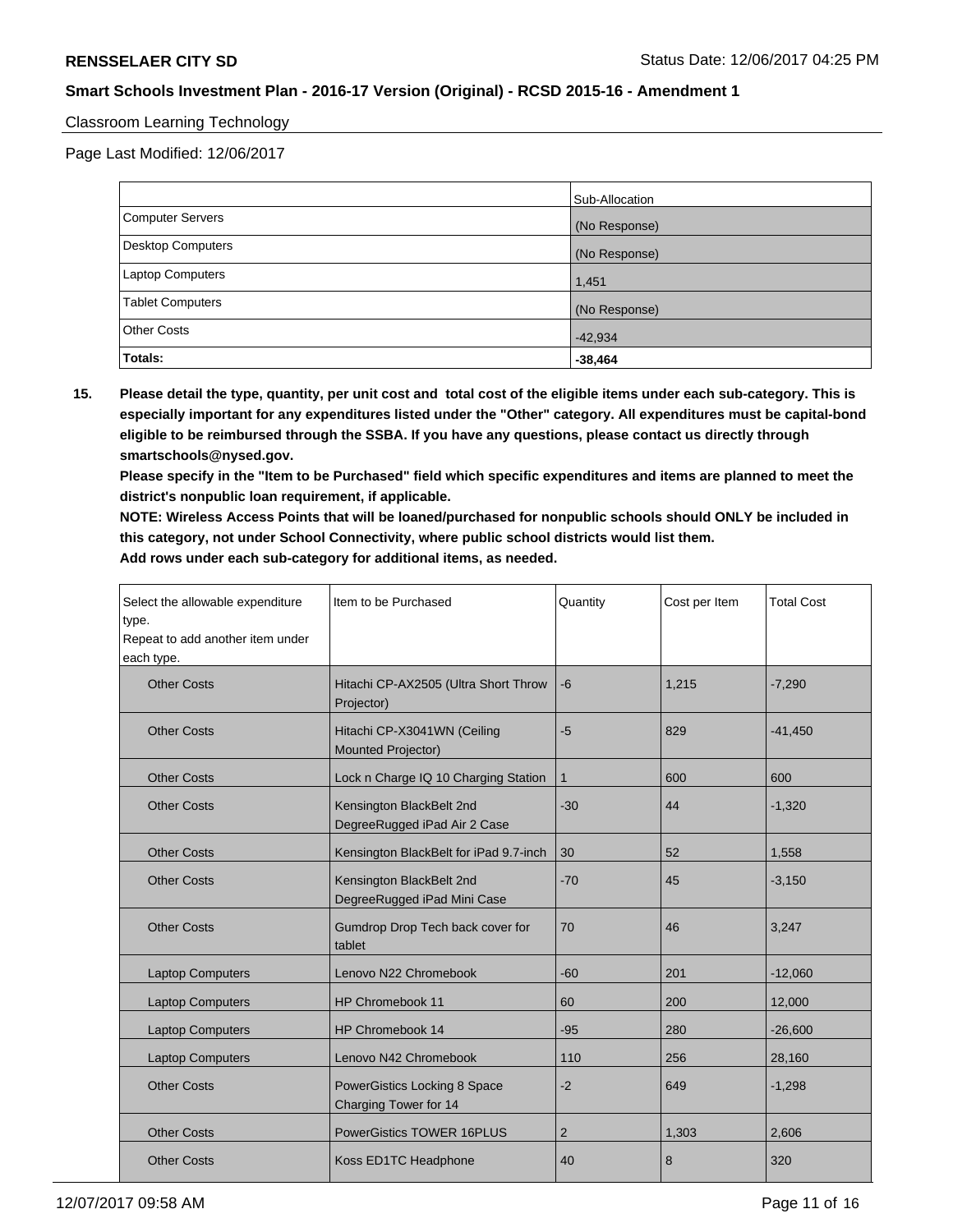# Classroom Learning Technology

Page Last Modified: 12/06/2017

| Select the allowable expenditure<br>type.<br>Repeat to add another item under<br>each type. | I Item to be Purchased                           | Quantity | Cost per Item | <b>Total Cost</b> |
|---------------------------------------------------------------------------------------------|--------------------------------------------------|----------|---------------|-------------------|
| <b>Other Costs</b>                                                                          | <b>Chromebook Management Console</b><br>licenses | 15       | 25            | 375               |
| Interactive Whiteboards                                                                     | InFocus JTouch INF6502WBAG 65                    | $-12$    | 2,800         | $-33,600$         |
| Interactive Whiteboards                                                                     | InFocus JTouch INF7002WBAG<br>JTOUCH-Series - 70 | 12       | 3,052         | 36,619            |
| <b>Other Costs</b>                                                                          | <b>InFocus Wall Mount</b>                        | 12       | 239           | 2,868             |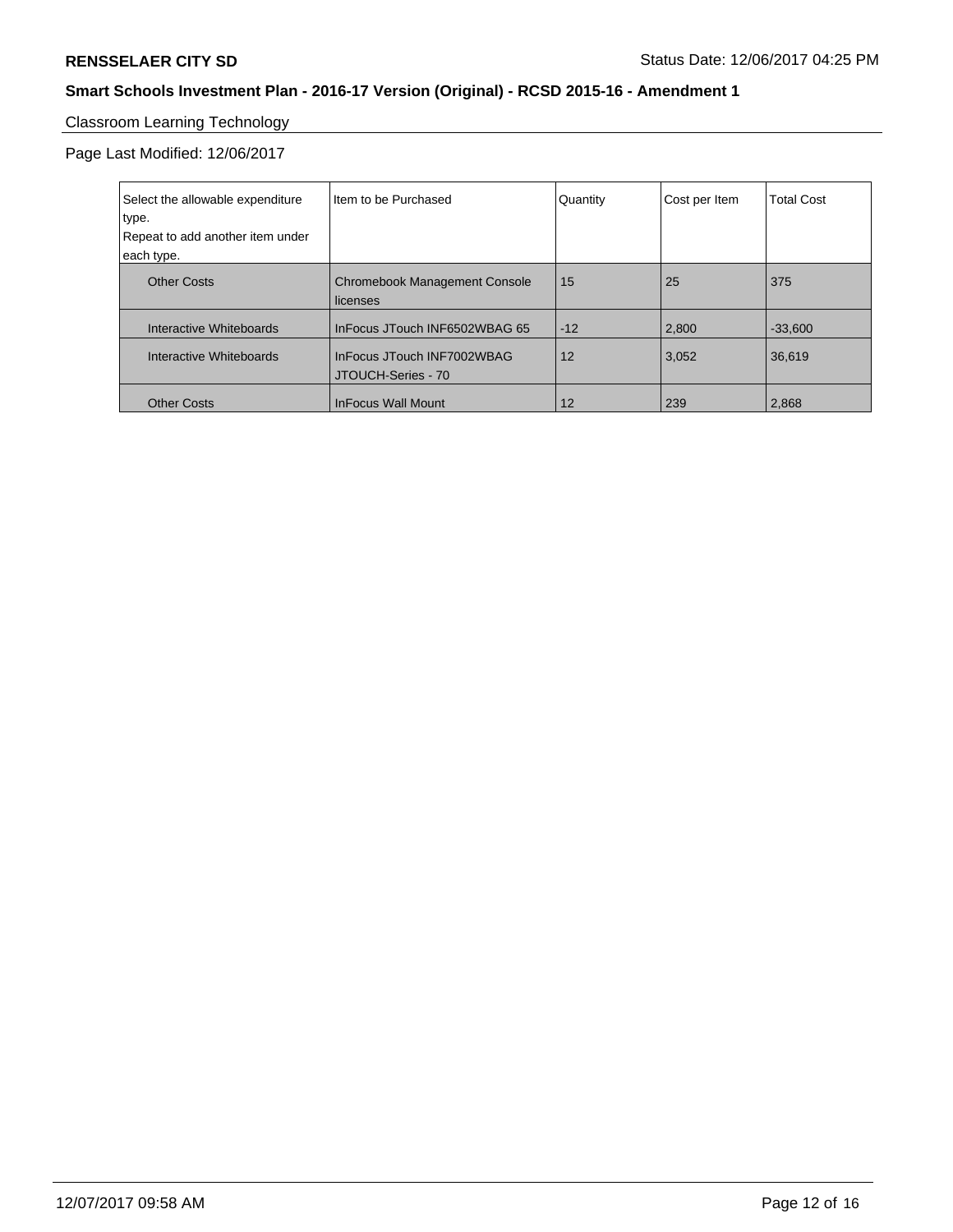#### Pre-Kindergarten Classrooms

Page Last Modified: 12/06/2017

**1. Provide information regarding how and where the district is currently serving pre-kindergarten students and justify the need for additional space with enrollment projections over 3 years.**

(No Response)

- **2. Describe the district's plan to construct, enhance or modernize education facilities to accommodate prekindergarten programs. Such plans must include:**
	- **Specific descriptions of what the district intends to do to each space;**
	- **An affirmation that pre-kindergarten classrooms will contain a minimum of 900 square feet per classroom;**
	- **The number of classrooms involved;**
	- **The approximate construction costs per classroom; and**

**- Confirmation that the space is district-owned or has a long-term lease that exceeds the probable useful life of the improvements.**

(No Response)

**3. Smart Schools Bond Act funds may only be used for capital construction costs. Describe the type and amount of additional funds that will be required to support ineligible ongoing costs (e.g. instruction, supplies) associated with any additional pre-kindergarten classrooms that the district plans to add.**

(No Response)

**4. All plans and specifications for the erection, repair, enlargement or remodeling of school buildings in any public school district in the State must be reviewed and approved by the Commissioner. Districts that plan capital projects using their Smart Schools Bond Act funds will undergo a Preliminary Review Process by the Office of Facilities Planning.**

**Please indicate on a separate row each project number given to you by the Office of Facilities Planning.**

| Project Number |  |
|----------------|--|
| (No Response)  |  |

**5. If you have made an allocation for Pre-Kindergarten Classrooms, complete this table.**

**Note that the calculated Total at the bottom of the table must equal the Total allocation for this category that you entered in the SSIP Overview overall budget.**

|                                          | Sub-Allocation |
|------------------------------------------|----------------|
| Construct Pre-K Classrooms               | (No Response)  |
| Enhance/Modernize Educational Facilities | (No Response)  |
| <b>Other Costs</b>                       | (No Response)  |
| <b>Totals:</b>                           | 0              |

**6. Please detail the type, quantity, per unit cost and total cost of the eligible items under each sub-category. This is especially important for any expenditures listed under the "Other" category. All expenditures must be capital-bond eligible to be reimbursed through the SSBA. If you have any questions, please contact us directly through smartschools@nysed.gov.**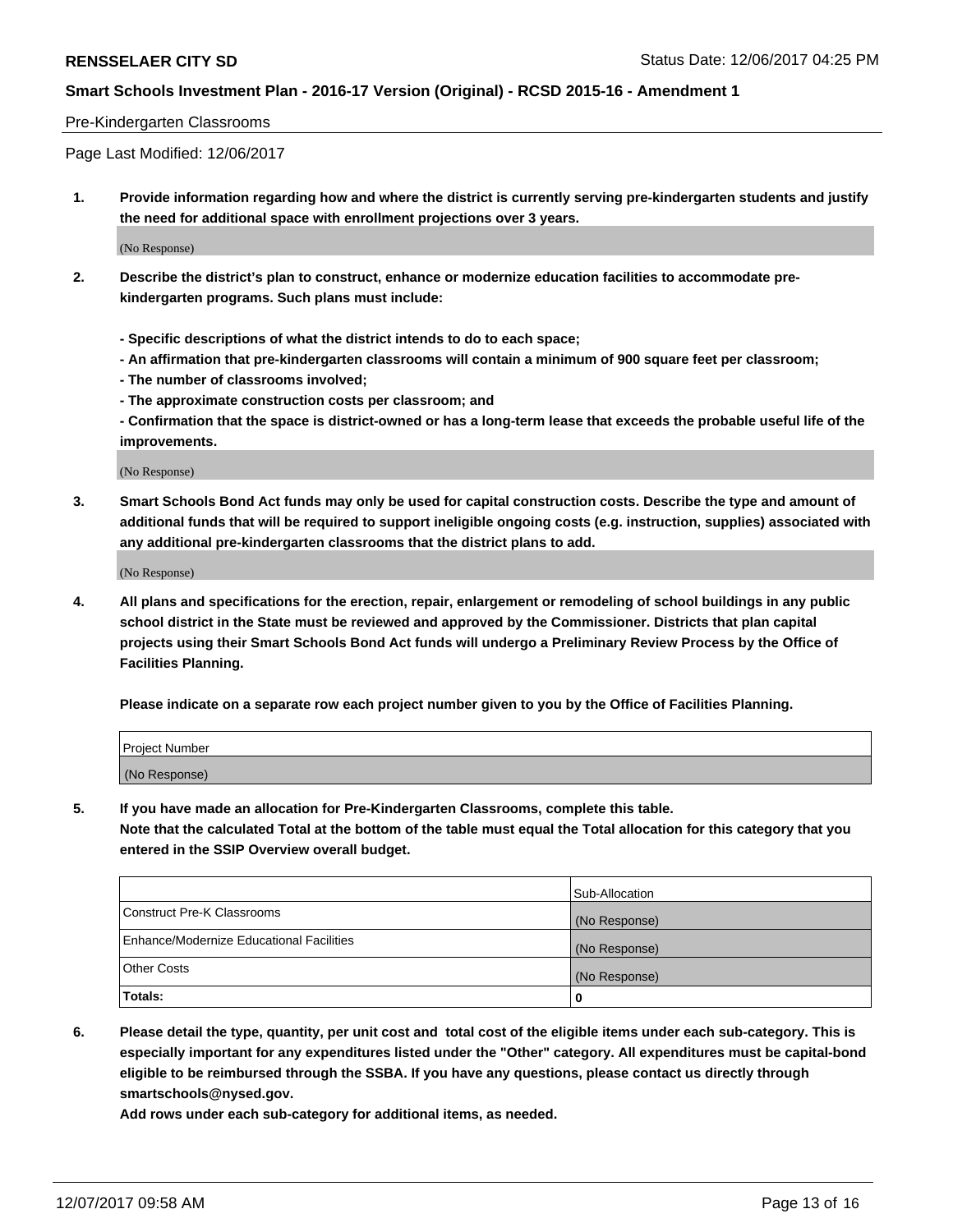# Pre-Kindergarten Classrooms

Page Last Modified: 12/06/2017

| Select the allowable expenditure | Item to be purchased | Quantity      | Cost per Item | <b>Total Cost</b> |
|----------------------------------|----------------------|---------------|---------------|-------------------|
| type.                            |                      |               |               |                   |
| Repeat to add another item under |                      |               |               |                   |
| each type.                       |                      |               |               |                   |
| (No Response)                    | (No Response)        | (No Response) | (No Response) | (No Response)     |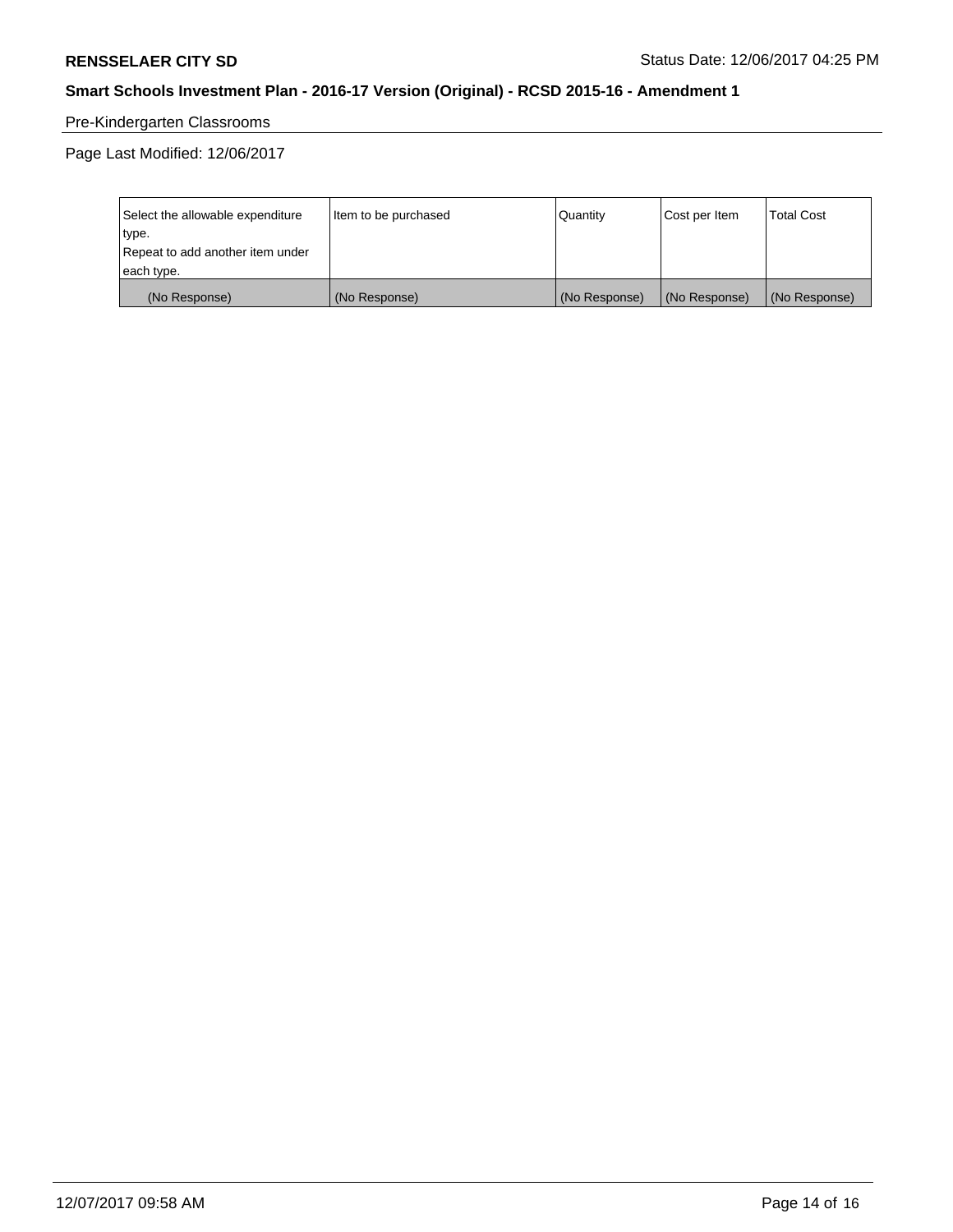#### Replace Transportable Classrooms

Page Last Modified: 12/06/2017

**1. Describe the district's plan to construct, enhance or modernize education facilities to provide high-quality instructional space by replacing transportable classrooms.**

(No Response)

**2. All plans and specifications for the erection, repair, enlargement or remodeling of school buildings in any public school district in the State must be reviewed and approved by the Commissioner. Districts that plan capital projects using their Smart Schools Bond Act funds will undergo a Preliminary Review Process by the Office of Facilities Planning.**

**Please indicate on a separate row each project number given to you by the Office of Facilities Planning.**

| <b>Project Number</b> |  |
|-----------------------|--|
| (No Response)         |  |

**3. For large projects that seek to blend Smart Schools Bond Act dollars with other funds, please note that Smart Schools Bond Act funds can be allocated on a pro rata basis depending on the number of new classrooms built that directly replace transportable classroom units.**

**If a district seeks to blend Smart Schools Bond Act dollars with other funds describe below what other funds are being used and what portion of the money will be Smart Schools Bond Act funds.**

(No Response)

**4. If you have made an allocation for Replace Transportable Classrooms, complete this table. Note that the calculated Total at the bottom of the table must equal the Total allocation for this category that you entered in the SSIP Overview overall budget.**

|                                                | Sub-Allocation |
|------------------------------------------------|----------------|
| Construct New Instructional Space              | (No Response)  |
| Enhance/Modernize Existing Instructional Space | (No Response)  |
| <b>Other Costs</b>                             | (No Response)  |
| Totals:                                        | 0              |

**5. Please detail the type, quantity, per unit cost and total cost of the eligible items under each sub-category. This is especially important for any expenditures listed under the "Other" category. All expenditures must be capital-bond eligible to be reimbursed through the SSBA. If you have any questions, please contact us directly through smartschools@nysed.gov.**

| Select the allowable expenditure<br>type.<br>Repeat to add another item under<br>each type. | Item to be purchased | Quantity      | Cost per Item | <b>Total Cost</b> |
|---------------------------------------------------------------------------------------------|----------------------|---------------|---------------|-------------------|
|                                                                                             |                      |               |               |                   |
| (No Response)                                                                               | (No Response)        | (No Response) | (No Response) | (No Response)     |